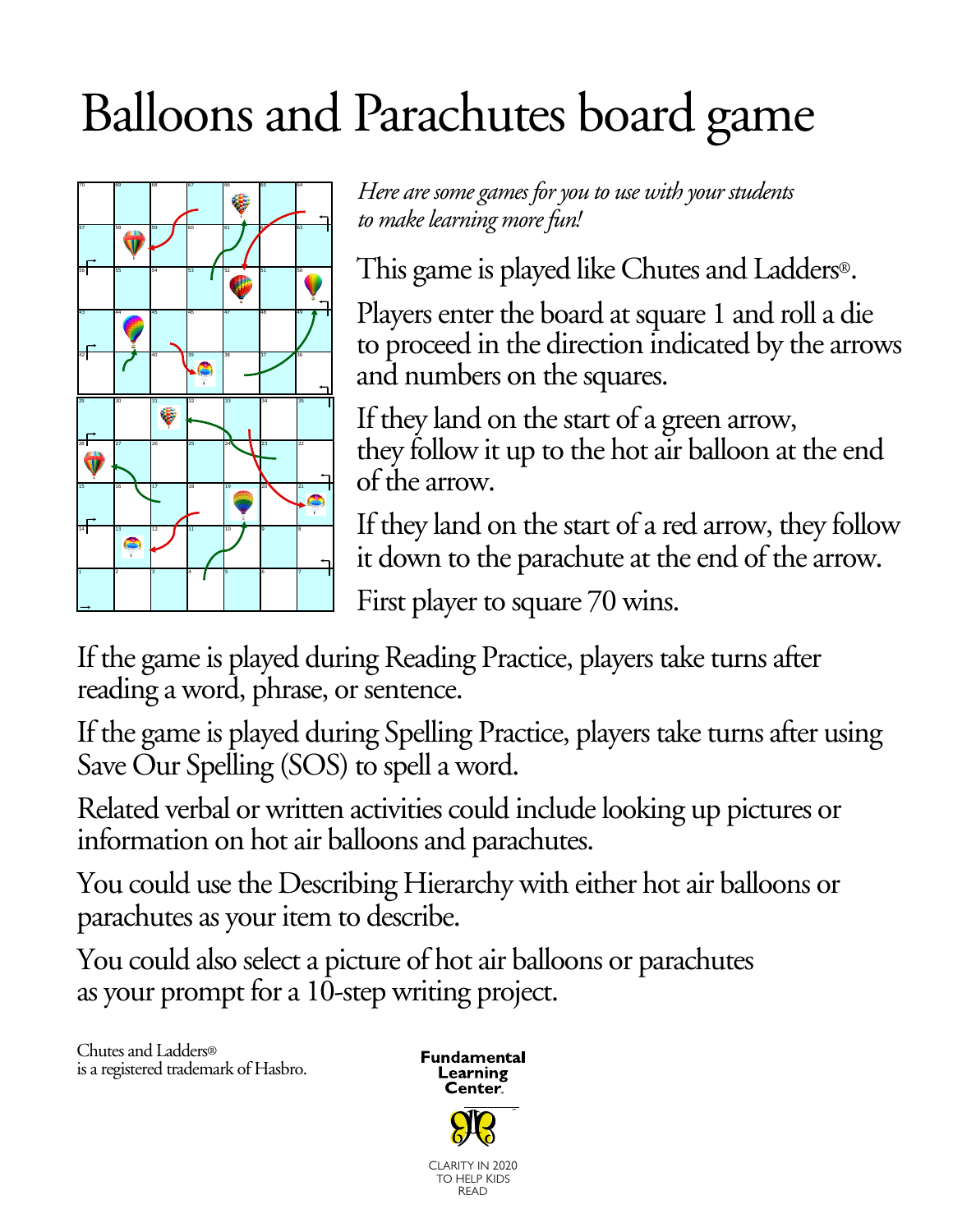

## **Top** of the Balloons and Parachutes Board game